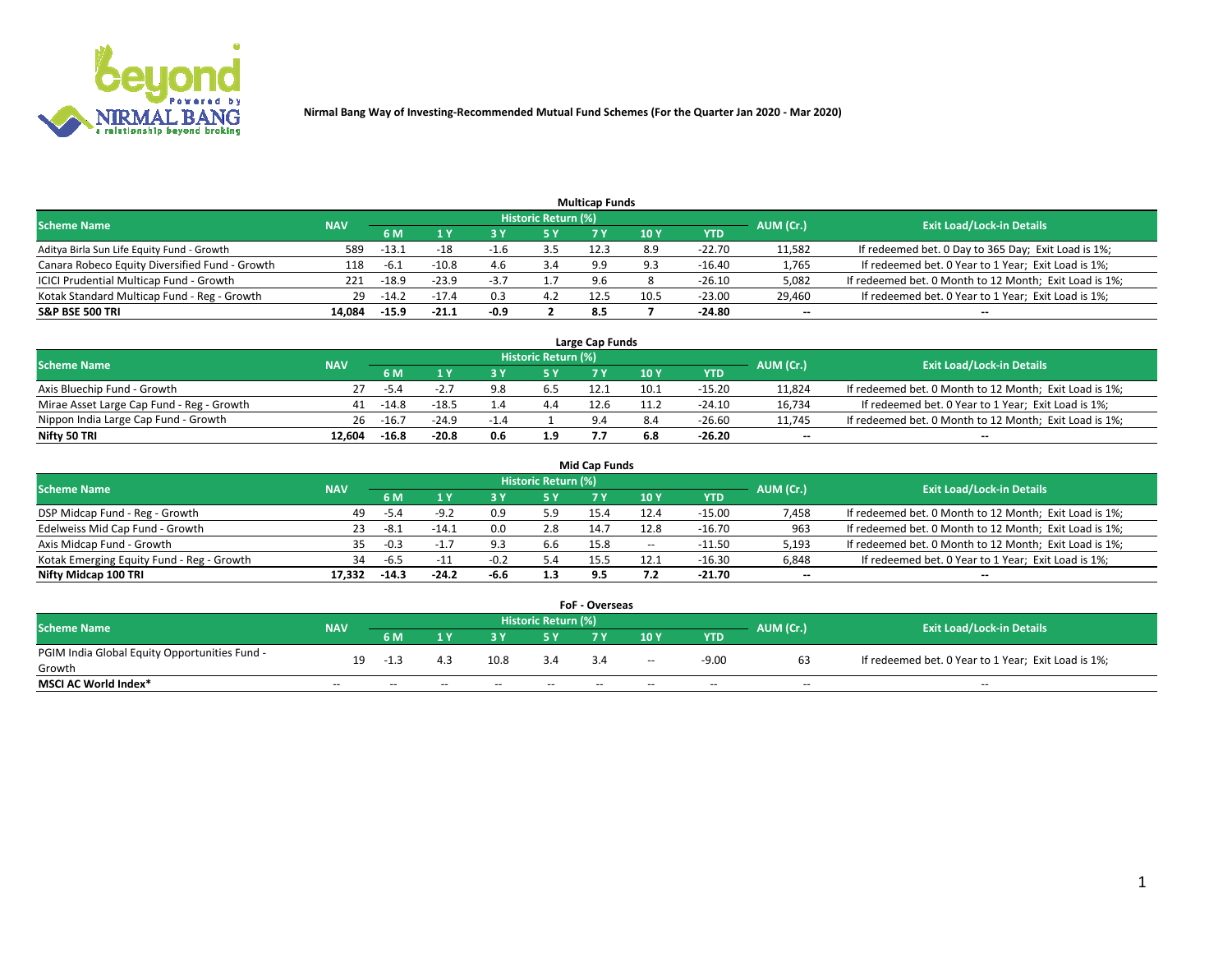

| <b>Scheme Name</b>                               |            |         |         |                          | Historic Return (%) |      |      |            | AUM (Cr.)                | <b>Exit Load/Lock-in Details</b>                    |
|--------------------------------------------------|------------|---------|---------|--------------------------|---------------------|------|------|------------|--------------------------|-----------------------------------------------------|
|                                                  | <b>NAV</b> | 5 M     |         |                          | 5 Y                 |      | 10Y  | <b>YTD</b> |                          |                                                     |
| Canara Robeco Emerging Equities - Growth         | 81         | $-5.7$  | $-12.7$ |                          | 6.5                 | 18.1 | 15.4 | $-16.30$   | 5,597                    | If redeemed bet. 0 Year to 1 Year; Exit Load is 1%; |
| Invesco India Growth Opportunities Fund - Growth | 29.        | $-11.0$ | $-15.1$ |                          |                     | 11.3 | 9.6  | $-20.50$   | 2,498                    | If redeemed bet. 0 Year to 1 Year; Exit Load is 1%; |
| Principal Emerging Bluechip Fund - Growth        | 89         | -6.6    | $-13.2$ | 0.6                      | 5.2                 | 15.9 | 11.9 | -17.30     | 2,117                    | If redeemed bet. 0 Year to 1 Year; Exit Load is 1%; |
| NIFTY Large Midcap 250 TRI                       | .730 د     | $-13.8$ | $-20.1$ | $\overline{\phantom{a}}$ |                     | 10.3 | 8.2  | -22.80     | $\overline{\phantom{a}}$ | $- -$                                               |

| <b>Focused Funds</b>             |            |         |         |      |                     |      |       |          |           |                                                        |  |  |  |
|----------------------------------|------------|---------|---------|------|---------------------|------|-------|----------|-----------|--------------------------------------------------------|--|--|--|
| <b>Scheme Name</b>               | <b>NAV</b> |         |         |      | Historic Return (%) |      |       |          | AUM (Cr.) | <b>Exit Load/Lock-in Details</b>                       |  |  |  |
|                                  |            | 6 M     |         |      |                     |      | 10 Y  | YTD      |           |                                                        |  |  |  |
| Axis Focused 25 Fund - Growth    | 26         |         |         |      |                     |      | $- -$ | -16.00   | 9,764     | If redeemed bet. 0 Month to 12 Month; Exit Load is 1%; |  |  |  |
| SBI Focused Equity Fund - Growth | 130        | $-3.8$  |         |      |                     | 12.9 | 14.2  | $-15.00$ | 8.264     | If redeemed bet. 0 Year to 1 Year; Exit Load is 1%;    |  |  |  |
| <b>S&amp;P BSE 500 TRI</b>       | 14.084     | $-15.9$ | $-21.1$ | -0.9 |                     |      |       | -24.80   | $\sim$    | $- -$                                                  |  |  |  |

| <b>Small Cap Funds</b>                         |            |           |         |                            |        |      |       |            |           |                                                     |  |  |  |
|------------------------------------------------|------------|-----------|---------|----------------------------|--------|------|-------|------------|-----------|-----------------------------------------------------|--|--|--|
| <b>Scheme Name</b>                             | <b>NAV</b> |           |         | <b>Historic Return (%)</b> |        |      |       |            | AUM (Cr.) | <b>Exit Load/Lock-in Details</b>                    |  |  |  |
|                                                |            | <b>6M</b> |         |                            | 5 Y    | 7 Y  | 10Y   | <b>YTD</b> |           |                                                     |  |  |  |
| Franklin India Smaller Companies Fund - Growth | 40         | -16.5     | $-26.7$ | $-7.3$                     | 0.4    | 13.7 | 11.7  | $-20.50$   | 6.628     | If redeemed bet. 0 Year to 1 Year; Exit Load is 1%; |  |  |  |
| HDFC Small Cap Fund - Growth                   | 30         | $-21.0$   | $-31.2$ | $-2.5$                     | 2.8    | 10.3 | 8.2   | $-22.00$   | 9,154     | If redeemed bet. 0 Year to 1 Year; Exit Load is 1%; |  |  |  |
| L&T Emerging Businesses Fund - Reg - Growth    | 18         | $-19.1$   | $-28.4$ | $-4.7$                     | 3.8    | $-$  | $- -$ | $-22.90$   | 5,606     | If redeemed bet. 0 Year to 1 Year; Exit Load is 1%; |  |  |  |
| SBI Small Cap Fund - Growth                    | 46         | $-6.7$    | $-10$   | 4.7                        | 9.3    | 20.7 | 15.9  | $-13.80$   | 3,476     | If redeemed bet. 0 Year to 1 Year; Exit Load is 1%; |  |  |  |
| Nifty Smallcap 100 TRI                         | 5.285      | $-21.6$   | $-33.6$ | $-13.3$                    | $-4.5$ |      | 3.1   | $-26.20$   | $\sim$    | $- -$                                               |  |  |  |

## **ELSS Schemes (Tax Saving u/s 80-C)**

| <b>Scheme Name</b>                           | <b>NAV</b> |         |         | <b>Historic Return (%)</b> |           |                          |      |          | AUM (Cr.) | <b>Exit Load/Lock-in Details</b> |
|----------------------------------------------|------------|---------|---------|----------------------------|-----------|--------------------------|------|----------|-----------|----------------------------------|
|                                              |            | 6 M     | 4 Y     | 3 Y                        | <b>5Y</b> | 7 Y                      | 10Y  | YTD      |           |                                  |
| Aditya Birla Sun Life Tax Relief 96 - Growth | 27         | -8.6    | -15     |                            | 3.8       | 13.1                     | 9.4  | $-17.60$ | 10,073    | Nil                              |
| Axis Long Term Equity Fund - Growth          | 42         | $-4.6$  |         |                            | 5.5       | 16.2                     | 14.5 | $-15.80$ | 21,659    | Nil                              |
| Canara Robeco Equity Tax Saver Fund - Growth |            | $-6.2$  | $-10.7$ | 4.2                        | 3.5       | 10.4                     | 9.7  | $-16.20$ | 1,036     | Nil                              |
| Invesco India Tax Plan - Growth              | 44         | -8.3    | $-13.9$ |                            |           | 12.5                     | 10.8 | $-18.70$ | 1,028     | Nil                              |
| Mirae Asset Tax Saver Fund - Reg - Growth    | 15         | $-13.9$ | $-16.8$ |                            | $\sim$    | $\overline{\phantom{m}}$ | --   | $-23.80$ | 3,282     | Nil                              |
| <b>S&amp;P BSE 200 TRI</b>                   | 4.558      | -15.9   | $-20.5$ | $-0.2$                     | 2.2       |                          | 7.2  | -25.00   | $\sim$    | $- -$                            |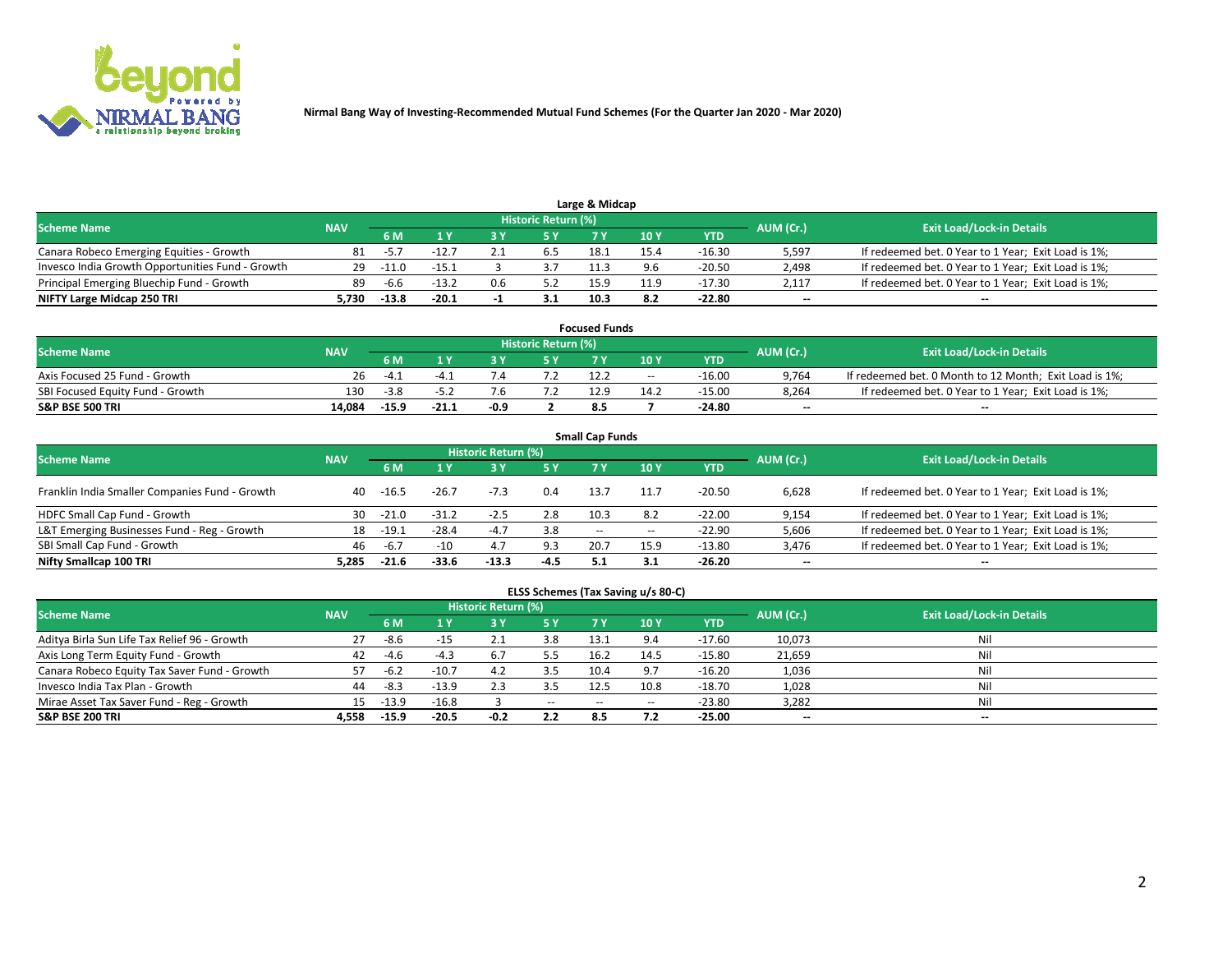

|                                           |            |         |         |                     |     | <b>Contra/Value Fund</b> |      |          |           |                                                     |
|-------------------------------------------|------------|---------|---------|---------------------|-----|--------------------------|------|----------|-----------|-----------------------------------------------------|
| <b>Scheme Name</b>                        | <b>NAV</b> |         |         | Historic Return (%) |     |                          |      |          | AUM (Cr.) | <b>Exit Load/Lock-in Details</b>                    |
|                                           |            | 6 M     |         |                     | 5 Y | 7 Y                      | 10Y  | YTD      |           |                                                     |
| Kotak India EQ Contra Fund - Reg - Growth | 43         | -14.1   | $-18.3$ |                     |     |                          | 7.8  | $-22.70$ | 866       | If redeemed bet. 0 Year to 1 Year; Exit Load is 1%; |
| Invesco India Contra Fund - Growth        | 39         | $-11.9$ | $-18.8$ |                     |     | 13.2                     | 10.1 | $-20.40$ | 4,669     | If redeemed bet. 0 Year to 1 Year; Exit Load is 1%; |
| UTI Value Opportunities Fund - Growth     | 51         | -11.9   | $-17$   | $-0.5$              | 0.0 |                          |      | $-21.60$ | 4,403     | If redeemed bet. 0 Year to 1 Year; Exit Load is 1%; |
| Nippon India Value Fund - Growth          | 58         | $-15.4$ | $-21.6$ |                     |     | $\Omega$                 |      | -23.40   | 2,948     | If redeemed bet. 0 Year to 1 Year; Exit Load is 1%; |
| <b>S&amp;P BSE 500 TRI</b>                | 14.084     | $-15.9$ | $-21.1$ | -0.9                |     | 8.5                      |      | -24.80   | $\sim$    | $- -$                                               |

| Sector/Thematic                                                           |            |         |         |                     |       |       |                          |            |                          |                                                        |  |  |  |
|---------------------------------------------------------------------------|------------|---------|---------|---------------------|-------|-------|--------------------------|------------|--------------------------|--------------------------------------------------------|--|--|--|
| <b>Scheme Name</b>                                                        | <b>NAV</b> |         |         | Historic Return (%) |       |       |                          |            | AUM (Cr.)                | <b>Exit Load/Lock-in Details</b>                       |  |  |  |
|                                                                           |            | 6 M     | 1 Y     | 73 Y                | 15 Y  | 7 Y   | 10Y                      | <b>YTD</b> |                          |                                                        |  |  |  |
| Canara Robeco Consumer Trends Fund - Reg -<br>Growth                      | 36         | $-4.5$  | $-7.6$  | 5.4                 | 6.6   | 13    | 12.4                     | $-15.60$   | 392                      | If redeemed bet. 0 Year to 1 Year; Exit Load is 1%;    |  |  |  |
| Mirae Asset Great Consumer Fund - Growth                                  | 30         | $-9.7$  | $-14$   | 5.6                 | 5.7   | 13.1  | $\overline{\phantom{a}}$ | $-20.10$   | 986                      | If redeemed bet. 0 Year to 1 Year; Exit Load is 1%;    |  |  |  |
| ICICI Prudential Technology Fund - Growth                                 | 45         | $-26.0$ | $-23.3$ | 3.1                 |       | 10.9  | 11.4                     | $-23.10$   | 388                      | If redeemed bet. 0 Day to 15 Day; Exit Load is 1%;     |  |  |  |
| Nippon India Pharma Fund - Growth                                         | 143        | 1.4     | $-4.8$  | $1.4^{\circ}$       | 0.8   | 11.6  |                          | $-6.00$    | 2,421                    | If redeemed bet. 0 Year to 1 Year; Exit Load is 1%;    |  |  |  |
| BNP Paribas India Consumption Fund - Reg - Growth                         | 11         | $-0.8$  | 0.0     | $\sim$              | $- -$ | $- -$ | $- -$                    | $-13.20$   | 534                      | If redeemed bet. 0 Month to 12 Month; Exit Load is 1%; |  |  |  |
| ICICI Prudential Banking and Financial Services Fund -<br>Retail - Growth | 49         | $-18.7$ | $-23.9$ | $-1.1$              | 5.1   | 12.5  | 12.5                     | $-30.00$   | 3,372                    | If redeemed bet. 0 Day to 15 Day; Exit Load is 1%;     |  |  |  |
| <b>S&amp;P BSE 500 TRI</b>                                                | 14.084     | $-15.9$ | $-21.1$ | $-0.9$              |       | 8.5   |                          | -24.80     | $\overline{\phantom{a}}$ | $- -$                                                  |  |  |  |

| <b>Dynamic Asset Allocation Funds</b>                      |            |         |         |                     |       |       |                 |            |           |                                                          |  |  |  |
|------------------------------------------------------------|------------|---------|---------|---------------------|-------|-------|-----------------|------------|-----------|----------------------------------------------------------|--|--|--|
| <b>Scheme Name</b>                                         | <b>NAV</b> |         |         | Historic Return (%) |       |       |                 |            | AUM (Cr.) | <b>Exit Load/Lock-in Details</b>                         |  |  |  |
|                                                            |            | 6 M     |         | 3 Y                 | 5 Y   |       | 10 <sub>1</sub> | <b>YTD</b> |           |                                                          |  |  |  |
| ICICI Prudential Balanced Advantage Fund - Reg -<br>Growth | 32         | $-9.8$  | $-9.9$  | 1.8                 | 4.4   | 9.4   | 9.7             | $-16.90$   | 28,092    | If redeemed bet. 0 Year to 1 Year; Exit Load is 1%;      |  |  |  |
| Invesco India Dynamic Equity Fund - Growth                 | 26         | $-8.1$  | -9.9    | 1.8                 | 2.9   | 9.5   | 8.2             | $-14.30$   | 838       | If redeemed bet. 0 Month to 3 Month; Exit Load is 0.25%; |  |  |  |
| Nippon India Balanced Advantage Fund - Growth              | 83         | $-6.5$  | $-7.5$  | 3                   | 3.8   | 9.8   | 9.2             | $-11.80$   | 2,956     | If redeemed bet. 0 Month to 12 Month; Exit Load is 1%;   |  |  |  |
| HDFC Balanced Advantage Fund - Growth                      | 154        | $-17.9$ | $-22$   | $-0.9$              | 2.6   | Õ     | 7.6             | $-23.70$   | 40,920    | If redeemed bet. 0 Year to 1 Year; Exit Load is 1%;      |  |  |  |
| SBI Dynamic Asset Allocation Fund - Reg - Growth           | 12         | $-10.1$ | $-11.7$ | 1.2                 | $- -$ | $- -$ | --              | $-15.50$   | 614       | If redeemed bet. 0 Month to 12 Month; Exit Load is 1%;   |  |  |  |
| NIFTY 50 Hybrid Composite Debt 65:35 Index                 | 8.787      | $-9.5$  | -9.9    | 3.4                 | 4.3   | 8.1   | 7.7             | -16.80     | --        | --                                                       |  |  |  |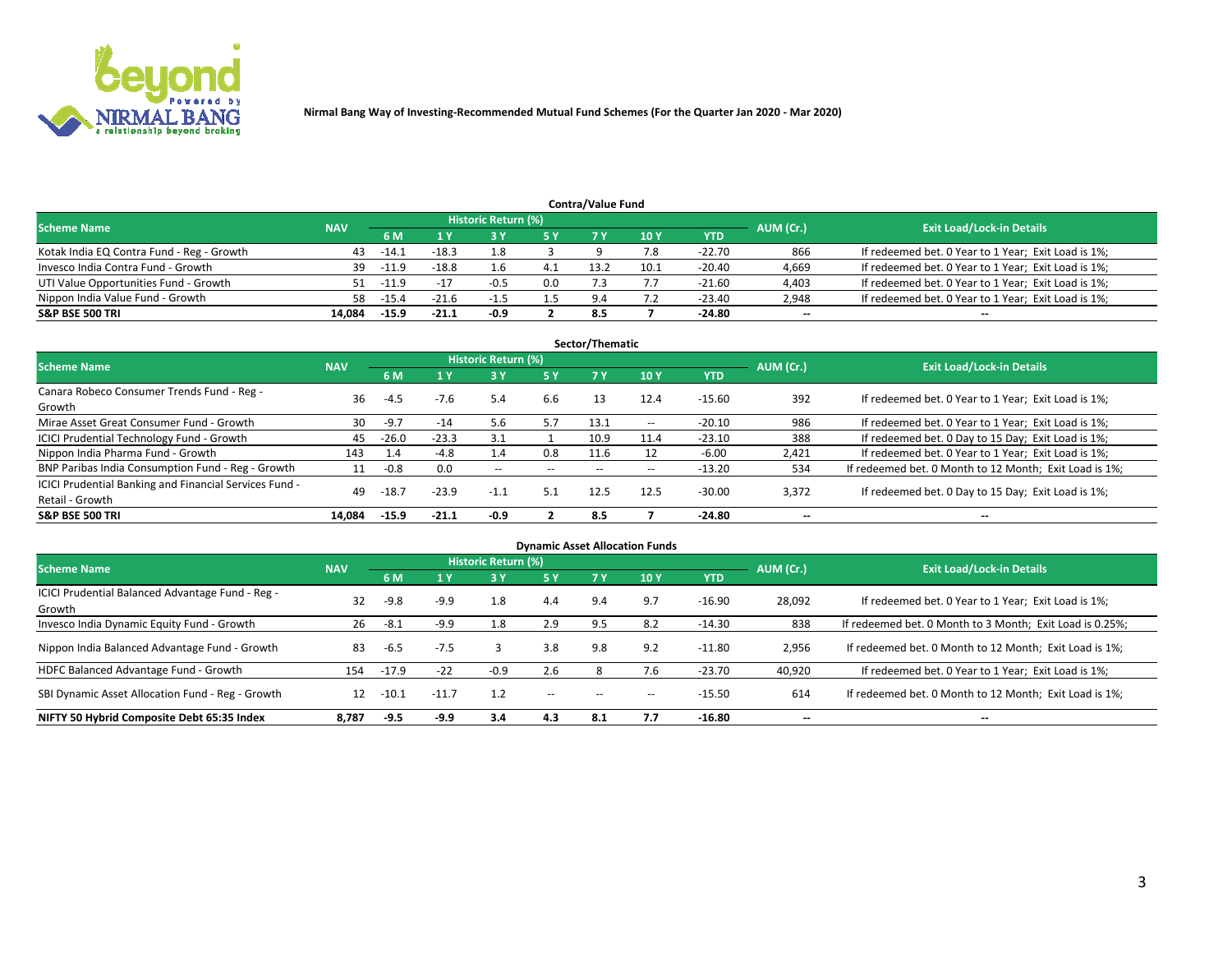

| <b>Hybrid Aggressive</b>                        |            |         |         |                            |        |                          |       |          |                          |                                                        |  |  |  |
|-------------------------------------------------|------------|---------|---------|----------------------------|--------|--------------------------|-------|----------|--------------------------|--------------------------------------------------------|--|--|--|
| <b>Scheme Name</b>                              | <b>NAV</b> |         |         | <b>Historic Return (%)</b> |        |                          |       |          | AUM (Cr.)                | <b>Exit Load/Lock-in Details</b>                       |  |  |  |
|                                                 |            | 6 M     |         |                            |        |                          | 10Y   | YTD      |                          |                                                        |  |  |  |
| ICICI Prudential Equity & Debt Fund - Growth    | 110        | $-14.3$ | -17.1   |                            | 3.3    | 10.3                     | 10.3  | $-21.60$ | 20,611                   | If redeemed bet. 0 Year to 1 Year; Exit Load is 1%;    |  |  |  |
| Mirae Asset Hybrid - Equity Fund - Reg - Growth | 13         | $-10.3$ | $-12.8$ | 2.4                        | $\sim$ | $\overline{\phantom{a}}$ | $- -$ | -18.60   | 3,424                    | If redeemed bet. 0 Year to 1 Year; Exit Load is 1%;    |  |  |  |
| SBI Equity Hybrid Fund - Growth                 | 125        | $-5.8$  |         |                            |        | 12.3                     | 10.1  | $-13.90$ | 32,470                   | If redeemed bet. 0 Month to 12 Month; Exit Load is 1%; |  |  |  |
| Canara Robeco Equity Hybrid Fund - Growth       | 148        | $-3.1$  |         | 4.6                        | 5.5    | 11.5                     | 10.6  | $-11.80$ | 3,071                    | If redeemed bet. 0 Year to 1 Year; Exit Load is 1%;    |  |  |  |
| NIFTY 50 Hybrid Composite Debt 65:35 Index      | 8.787      | -9.5    | -9.9    | 3.4                        | 4.3    |                          |       | -16.80   | $\overline{\phantom{a}}$ | $- -$                                                  |  |  |  |

|                                            |            |                                  |     |     |     | <b>Arbitrage Fund</b> |      |        |                                                          |
|--------------------------------------------|------------|----------------------------------|-----|-----|-----|-----------------------|------|--------|----------------------------------------------------------|
| <b>Scheme Name</b>                         | AUM (Cr.)  | <b>Exit Load/Lock-in Details</b> |     |     |     |                       |      |        |                                                          |
|                                            | <b>NAV</b> | 1 M                              | ያ M | 6 M |     |                       | YTD  |        |                                                          |
| IDFC Arbitrage Fund - Reg - Growth         | 25         |                                  |     | b   | 6.4 | 6.                    | 6.80 | 12,007 | If redeemed bet. 0 Month to 1 Month; Exit Load is 0.25%; |
| Kotak Equity Arbitrage Fund - Reg - Growth | 28         | ാ                                |     |     | 6.5 | b.                    | 7.10 | 17,662 | If redeemed bet. 0 Day to 30 Day; Exit Load is 0.25%;    |
| Nippon India Arbitrage Fund - Growth       | 20.        | 9.N                              |     |     | b.5 |                       | 7.10 | 10,423 | If redeemed bet. 0 Month to 1 Month; Exit Load is 0.25%; |

|                                          |            |           |                                  |                          |                          | <b>Equity Saver</b> |               |            |                          |                                                        |
|------------------------------------------|------------|-----------|----------------------------------|--------------------------|--------------------------|---------------------|---------------|------------|--------------------------|--------------------------------------------------------|
| Scheme Name                              | <b>NAV</b> | AUM (Cr.) | <b>Exit Load/Lock-in Details</b> |                          |                          |                     |               |            |                          |                                                        |
|                                          |            | 6 M       |                                  |                          | 5 Y                      |                     | $\sqrt{10}$ Y | <b>YTD</b> |                          |                                                        |
| Axis Equity Saver Fund - Reg - Growth    |            | $-3.6$    | ـ - - -                          |                          | $\sim$                   | $- -$               | $- -$         | $-8.40$    | 793                      | If redeemed bet. 0 Month to 12 Month; Exit Load is 1%; |
| Kotak Equity Savings Fund - Reg - Growth |            | $-3.9$    | -3.4                             |                          |                          | $\sim$ $\sim$       | $- -$         | $-8.70$    | 1.712                    | If redeemed bet. 0 Year to 1 Year; Exit Load is 1%;    |
| CRISIL Hybrid 50+50 - Moderate Index*    |            | $- -$     | $-$                              | $\overline{\phantom{a}}$ | $\overline{\phantom{a}}$ | $\sim$              | --            | $- -$      | $\overline{\phantom{a}}$ | $- -$                                                  |

| <b>Liquid Funds</b>              |            |      |     |                            |     |                          |            |                 |           |                                  |  |  |  |  |
|----------------------------------|------------|------|-----|----------------------------|-----|--------------------------|------------|-----------------|-----------|----------------------------------|--|--|--|--|
| Scheme Name                      | <b>NAV</b> |      |     | <b>Historic Return (%)</b> |     |                          | <b>YTM</b> | Avg             | AUM (Cr.) | <b>Exit Load/Lock-in Details</b> |  |  |  |  |
|                                  |            | 1 W. | 2 W | 1 M                        | 3M  | 1 Y                      |            | <b>Maturity</b> |           |                                  |  |  |  |  |
| Axis Liquid Fund - Growth        | 2,187      |      |     |                            | 5.3 |                          | 5.38       | $\sim$          | 30,919    | *Ref Footnote                    |  |  |  |  |
| IDFC Cash Fund - Reg - Growth    | 2.385      |      |     |                            |     |                          | 5.34       | 0.08            | 9,121     | *Ref Footnote                    |  |  |  |  |
| Kotak Liquid Fund - Reg - Growth | 3,989      |      |     |                            | ۰.۱ |                          |            | 0.09            | 25,945    | *Ref Footnote                    |  |  |  |  |
| <b>CRISIL Liquid Fund Index</b>  | $\sim$     | 4.1  | 5.3 |                            | 5.6 | $\overline{\phantom{a}}$ | $-$        | $- -$           | $\sim$    | $\sim$                           |  |  |  |  |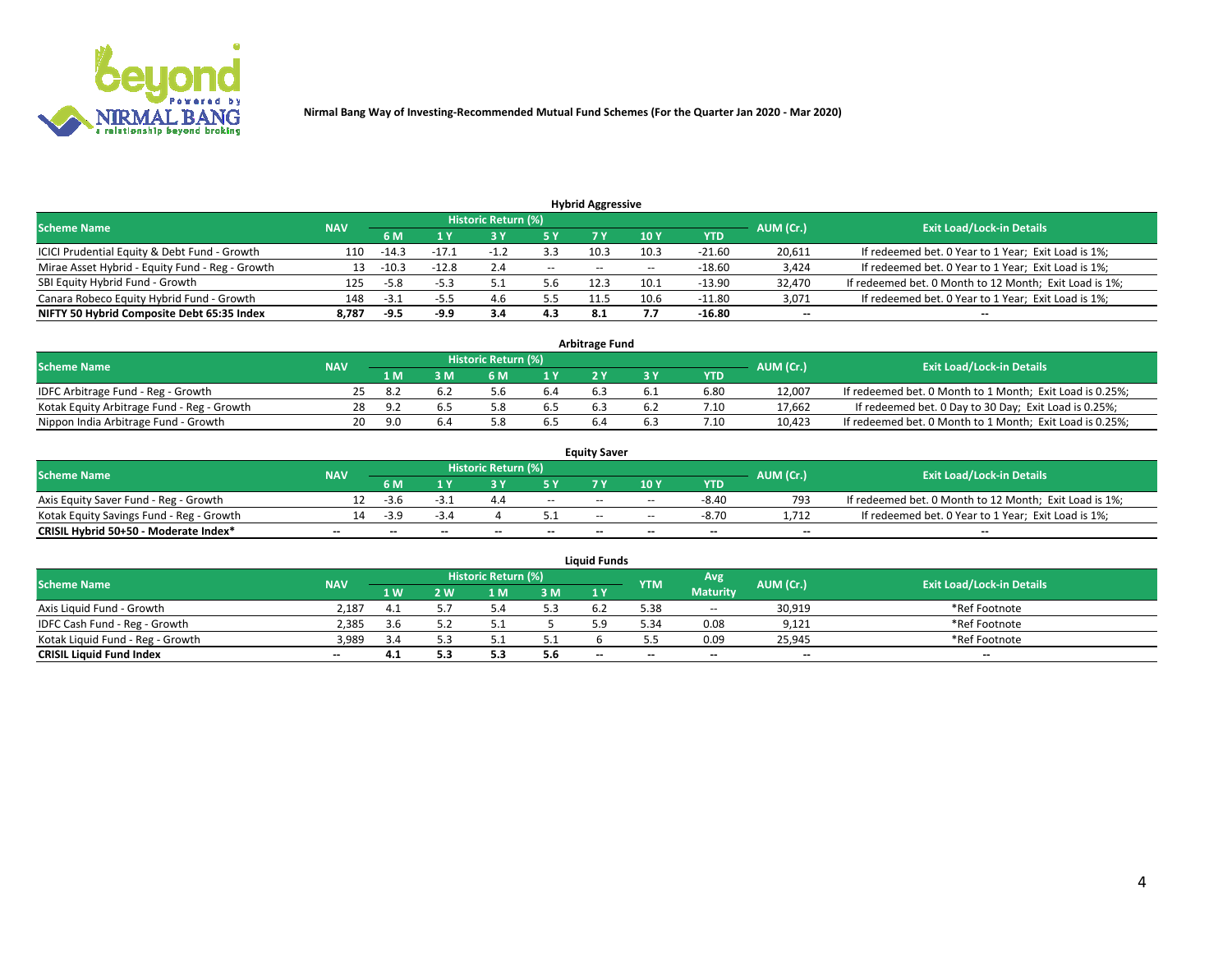

|                                               |            |            |     |                     |     | <b>Ultra Short Fund</b> |            |                 |           |                                  |
|-----------------------------------------------|------------|------------|-----|---------------------|-----|-------------------------|------------|-----------------|-----------|----------------------------------|
| <b>Scheme Name</b>                            | <b>NAV</b> |            |     | Historic Return (%) |     |                         | <b>YTM</b> | Avg             | AUM (Cr.) | <b>Exit Load/Lock-in Details</b> |
|                                               |            | 1 M        | 3 M | 6 M                 | 1 Y | 3 Y                     |            | <b>Maturity</b> |           |                                  |
| IDFC Ultra Short Term Fund - Reg - Growth     |            | 2.8        |     |                     | 7.3 | $- -$                   | 5.88       | 0.43            | 5,798     | Nil                              |
| Sundaram Ultra Short Term Fund - Reg - Growth |            |            | 3.9 | 4.8                 | $-$ | --                      | 5.69       | 0.37            | 335       | Nil                              |
| L&T Ultra Short Term Fund - Growth            |            | <b>ຊ</b> ∩ | 4.8 |                     | 6.9 |                         | 5.82       | 0.41            | 2,786     | Nil                              |
| <b>NIFTY Ultra Short Duration Debt Index</b>  | 4.048      | 5.2        |     | O.J                 | 7.4 |                         | $\sim$     | $\sim$          | $\sim$    | $- -$                            |

| <b>Money Market Fund</b>                                   |            |     |     |                     |        |    |            |                 |           |                                  |  |  |  |
|------------------------------------------------------------|------------|-----|-----|---------------------|--------|----|------------|-----------------|-----------|----------------------------------|--|--|--|
| <b>Scheme Name</b>                                         | <b>NAV</b> |     |     | Historic Return (%) |        |    | <b>YTM</b> | 'Avg            | AUM (Cr.) | <b>Exit Load/Lock-in Details</b> |  |  |  |
|                                                            |            | 1 M | 3 M | 6 M                 | 1 Y    | 3Y |            | <b>Maturity</b> |           |                                  |  |  |  |
| Aditya Birla Sun Life Money Manager Fund - Reg -<br>Growth | 268        |     |     | 5.9                 | 7.4    |    | 6.09       | 0.64            | 13,471    | Nil                              |  |  |  |
| Franklin India Savings Fund - Growth                       |            | 3.4 |     |                     | 7.6    |    | $5.7^{-}$  | 0.40            | 4,568     | Nil                              |  |  |  |
| Nippon India Money Market Fund - Growth                    | 3,021      | 3.8 | 5.3 | -6.1                | 7.4    |    | 5.8        | 0.35            | 5,827     | Nil                              |  |  |  |
| <b>CRISIL Liquid Fund Index</b>                            | $- -$      |     | 5.6 |                     | $\sim$ | -- | --         | $\sim$          | $\sim$    | $\sim$                           |  |  |  |

| <b>Short Term Fund</b>                          |            |         |     |                     |     |            |            |                 |           |                                  |  |  |  |  |
|-------------------------------------------------|------------|---------|-----|---------------------|-----|------------|------------|-----------------|-----------|----------------------------------|--|--|--|--|
| <b>Scheme Name</b>                              | <b>NAV</b> |         |     | Historic Return (%) |     |            | <b>YTM</b> | Avg             | AUM (Cr.) | <b>Exit Load/Lock-in Details</b> |  |  |  |  |
|                                                 |            | 1 M     | 3 M | 6 M                 | 1 Y | <b>3 Y</b> |            | <b>Maturity</b> |           |                                  |  |  |  |  |
| Axis Short Term Fund - Growth                   | 22         | $-12.7$ | 4.6 | 6.3                 | 8.3 |            | 6.63       | $-$             | 5,398     | Nil                              |  |  |  |  |
| HDFC Short Term Debt Fund - Growth              | 22         | $-12.9$ | 5.6 | 6.9                 | 8.6 |            | 6.85       | 2.94            | 12,216    | Nil                              |  |  |  |  |
| IDFC Bond Fund - Short Term Plan - Reg - Growth | 41         | $-14.2$ | 3.6 |                     | 7.8 |            | 6.42       | 2.07            | 12,341    | Nil                              |  |  |  |  |
| Kotak Bond Short Term Fund - Reg - Growth       | 38         | $-11.2$ |     | 6.3                 | 8.3 |            | 6.84       | 3.07            | 11,560    | Nil                              |  |  |  |  |
| L&T Short Term Bond Fund - Reg - Growth         | 19.        | - Q 3   |     |                     | 7.9 |            | 6.29       | 2.18            | 5,190     | Nil                              |  |  |  |  |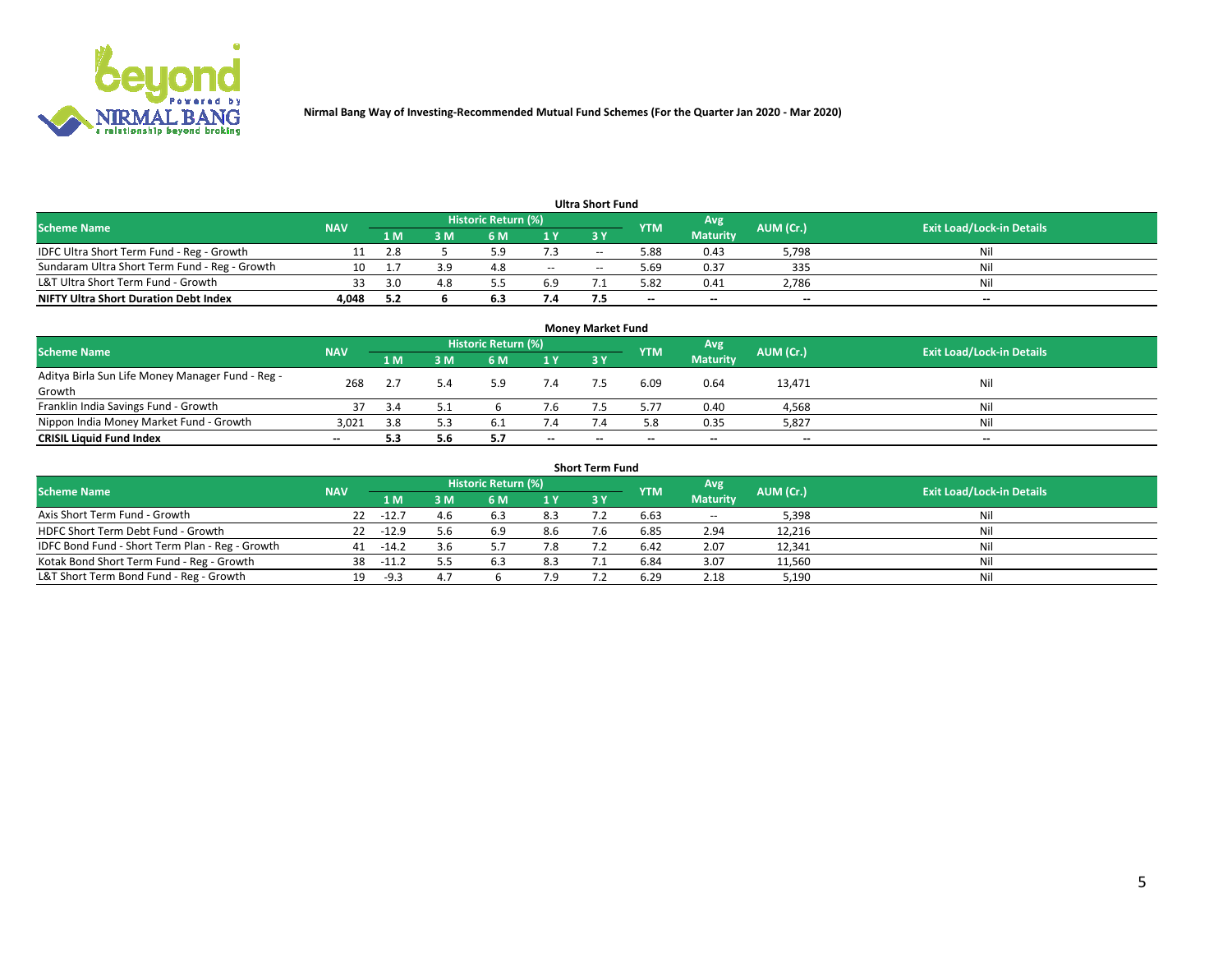

| <b>Low Duration Fund</b>                  |            |      |     |                            |     |  |            |                 |           |                                  |  |  |  |
|-------------------------------------------|------------|------|-----|----------------------------|-----|--|------------|-----------------|-----------|----------------------------------|--|--|--|
| <b>Scheme Name</b>                        | <b>NAV</b> |      |     | <b>Historic Return (%)</b> |     |  | <b>YTM</b> | Avg             | AUM (Cr.) | <b>Exit Load/Lock-in Details</b> |  |  |  |
|                                           |            | 1 M  | ያ M | 5 M                        | 1 V |  |            | <b>Maturity</b> |           |                                  |  |  |  |
| Axis Treasury Advantage Fund - Growth     | 2.238      |      |     |                            |     |  | 5.99       | $- -$           | 5,894     | Nil                              |  |  |  |
| Canara Robeco Savings Fund - Reg - Growth |            | - 31 |     |                            | 6.9 |  | 5.88       | 0.88            | 1,127     | Nil                              |  |  |  |
| IDFC Low Duration Fund - Reg - Growth     |            | -14  |     |                            |     |  | 5.93       | 1.02            | 6,222     | Nil                              |  |  |  |

| <b>Banking &amp; PSU Bond Funds</b>            |            |         |      |                            |      |           |            |                 |           |                                  |  |  |  |
|------------------------------------------------|------------|---------|------|----------------------------|------|-----------|------------|-----------------|-----------|----------------------------------|--|--|--|
| <b>Scheme Name</b>                             | <b>NAV</b> |         |      | <b>Historic Return (%)</b> |      |           | <b>YTM</b> | Avg             | AUM (Cr.) | <b>Exit Load/Lock-in Details</b> |  |  |  |
|                                                |            | 1 M     | sм   | 6 M                        | 71 Y | <b>3Y</b> |            | <b>Maturity</b> |           |                                  |  |  |  |
| HDFC Banking and PSU Debt Fund - Reg - Growth  | 16         | $-18.3$ | -4.2 | b.3                        | 8.5  |           | 7.00       | 3.10            | 5,323     | Ni                               |  |  |  |
| Kotak Banking and PSU Debt Fund - Reg - Growth | 46         | $-15.6$ | 5.9  |                            | 9.5  |           |            | 3.58            | 5,225     | Ni                               |  |  |  |
| IDFC Banking & PSU Debt Fund - Reg - Growth    |            | $-20.2$ |      |                            | 8.6  |           | 6.56       | 3.02            | 14.069    | Ni                               |  |  |  |

| <b>Corporate Bond Funds</b>                         |            |         |      |                     |      |    |            |                 |           |                                                         |  |  |  |
|-----------------------------------------------------|------------|---------|------|---------------------|------|----|------------|-----------------|-----------|---------------------------------------------------------|--|--|--|
| <b>Scheme Name</b>                                  | <b>NAV</b> |         |      | Historic Return (%) |      |    | <b>YTM</b> | Avg             | AUM (Cr.) | <b>Exit Load/Lock-in Details</b>                        |  |  |  |
|                                                     |            | 1 M     | : M  | 6 M                 | 1Y   | 3V |            | <b>Maturity</b> |           |                                                         |  |  |  |
| ICICI Prudential Corporate Bond Fund - Reg - Growth | 21         | $-9.3$  |      | 6.7                 | 8.6  |    | 6.61       | 2.50            | 13,243    | Nil                                                     |  |  |  |
| L&T Triple Ace Bond Fund - Reg - Growth             | 52         | $-21.9$ | 10.5 |                     | 12.2 |    |            | 8.45            | 3,081     | If redeemed bet. 0 Month to 3 Month; Exit Load is 0.5%; |  |  |  |
| Kotak Corporate Bond Fund - Std - Growth            | 2,663      | -8.6    | 4.4  |                     | 8.2  |    | 6.51       | 1.61            | 4,840     | Nil                                                     |  |  |  |

|                                                   |            |         |     |                            |       | <b>Credit Risk Fund</b> |            |                 |           |                                                           |
|---------------------------------------------------|------------|---------|-----|----------------------------|-------|-------------------------|------------|-----------------|-----------|-----------------------------------------------------------|
| <b>Scheme Name</b>                                | <b>NAV</b> |         |     | <b>Historic Return (%)</b> |       |                         | <b>YTM</b> | Avg             | AUM (Cr.) | <b>Exit Load/Lock-in Details</b>                          |
|                                                   |            | 1 M     | 3 M | 6 M                        | 71 Y. | 3Y                      |            | <b>Maturity</b> |           |                                                           |
| <b>ICICI Prudential Credit Risk Fund - Growth</b> | 22         | -9.3    | 6.8 | 8.7                        |       |                         | 9.08       | 2.23            | 12,872    | If redeemed bet. 0 Year to 1 Year; Exit Load is 1%;       |
| Kotak Credit Risk Fund - Reg - Growth             |            | $-28.3$ | 0.8 | 4.6                        | 6.9   |                         | 8.49       | 2.66            | 5,280     | If redeemed bet. 0 Year to 1 Year; Exit Load is 1%;       |
|                                                   |            |         |     |                            |       |                         |            |                 |           | If redeemed bet. 0 Month to 12 Month; Exit Load is 3%; If |
| SBI Credit Risk Fund - Growth                     |            | -9.4    | 6.6 | -6.1                       |       | 6.5                     | 8.58       | $- -$           | 5,083     | redeemed bet. 12 Month to 24 Month; Exit Load is 1.5%; If |
|                                                   |            |         |     |                            |       |                         |            |                 |           | redeemed bet. 24 Month to 36 Month; Exit Load is 0.75%;   |